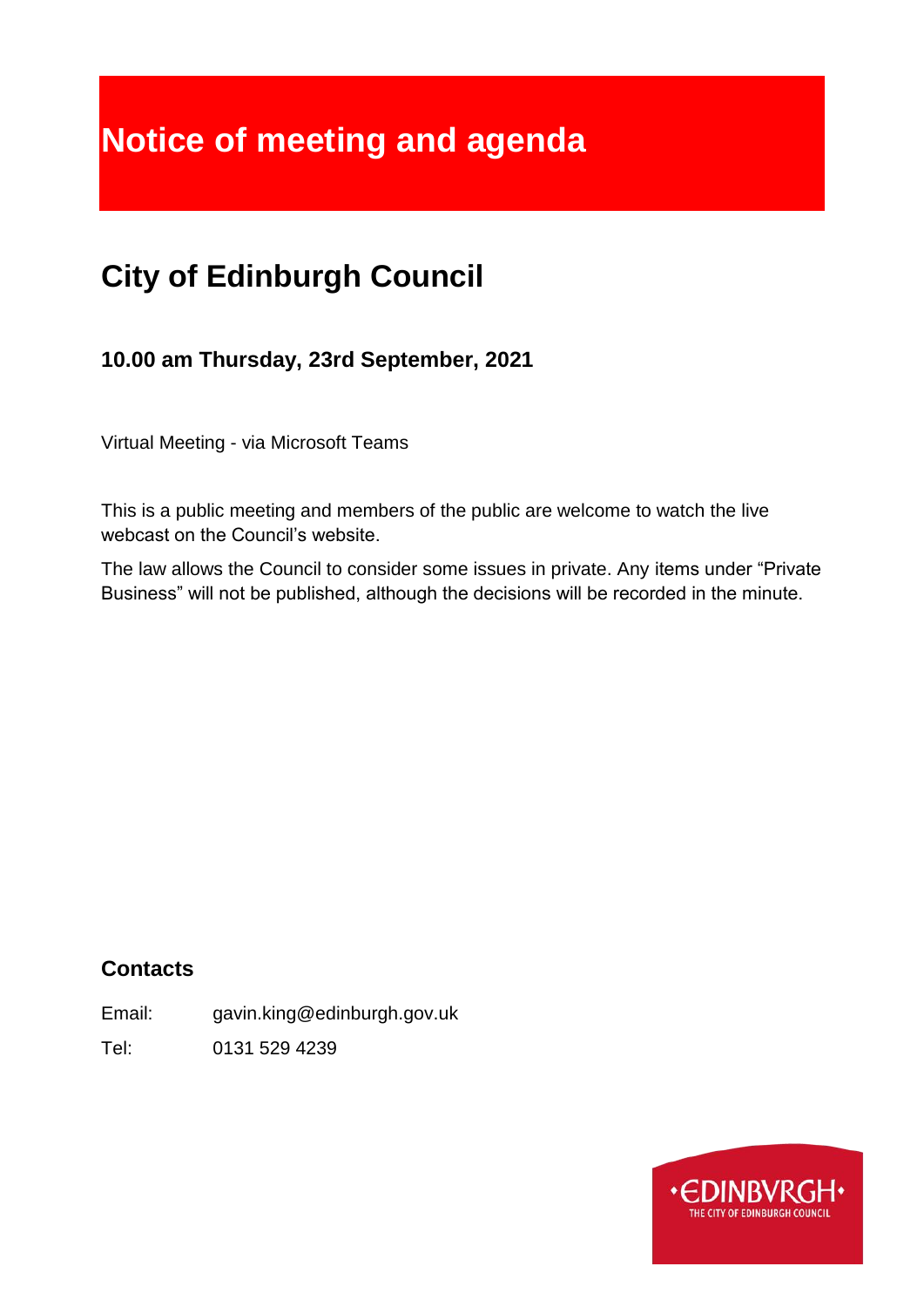## **1. Order of business**

**1.1** Including any notices of motion and any other items of business submitted as urgent for consideration at the meeting.

## **2. Declaration of interests**

**2.1** Members should declare any financial and non-financial interests they have in the items of business for consideration, identifying the relevant agenda item and the nature of their interest.

### **3. Deputations**

**3.1** If any

## **4. Minutes**

**4.1** The City of Edinburgh Council of 26 August 2021 – submitted for approval as a correct record 17 - 104

## **5. Leader's Report**

**5.1** Leader's Report 105 - 106

## **6. Appointments**

**6.1** Appointments to Outside Organisations – Report by the Executive Director of Corporate Services 107 - 110

## **7. Reports**

**7.1** Chief Officer Appointments – Report by the Chief Executive 111 - 114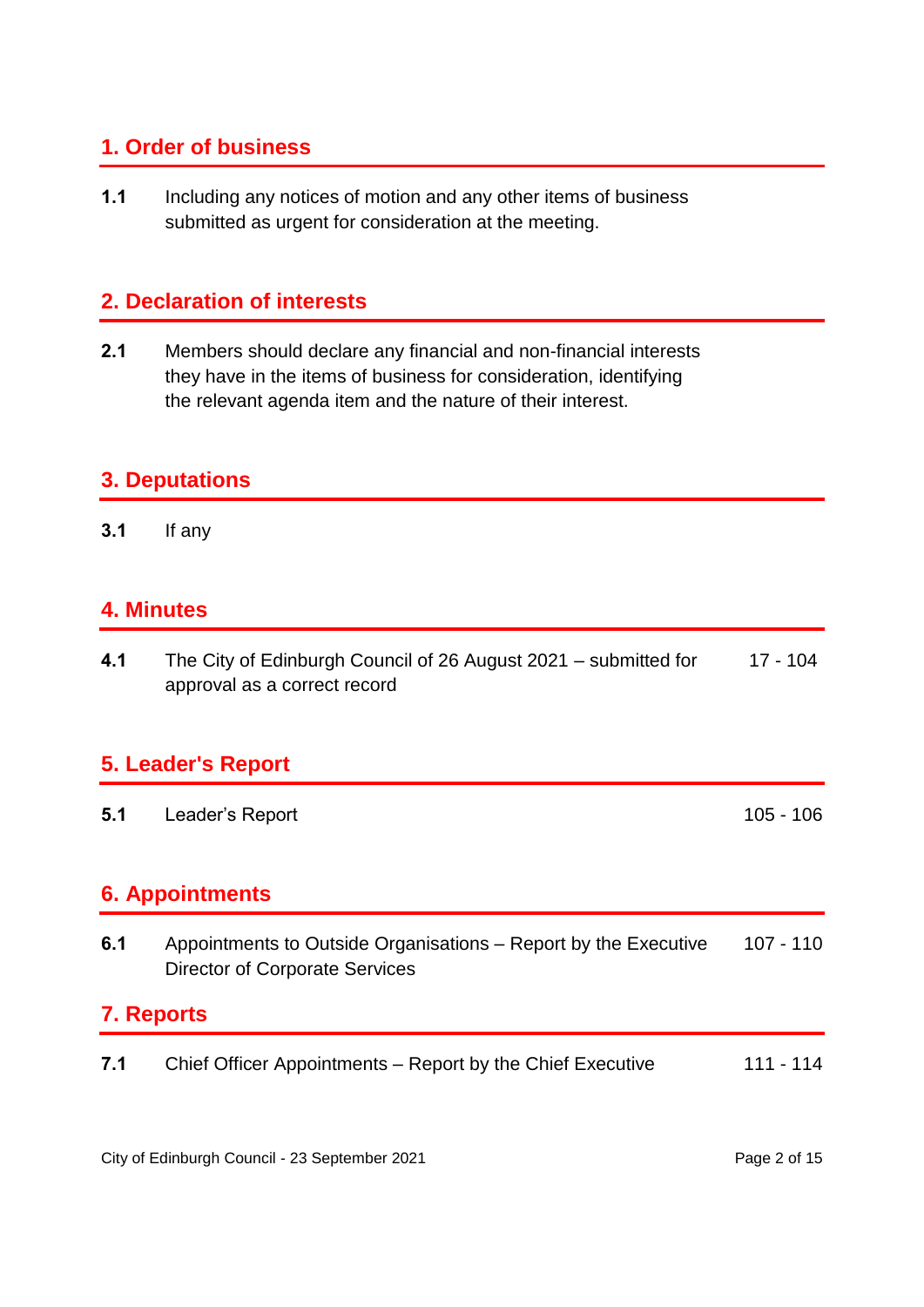| 7.2 | Queen's Platinum Jubilee 2022 - Additional Leave – Report by<br>the Executive Director of Corporate Services                                  | $115 - 118$ |
|-----|-----------------------------------------------------------------------------------------------------------------------------------------------|-------------|
| 7.3 | St James Quarter GAM: Interim Payment – Report by the<br><b>Executive Director of Place</b>                                                   | 119 - 132   |
| 7.4 | Report in Relation to a Legal Case<br>(a) Report by the Monitoring Officer<br>(b) Supplementary Confidential Report by the Monitoring Officer | 133 - 142   |

## **8. Motions**

- **8.1** By Councillor McVey Council Owned Care Homes EIJB
	- 1. "Council acknowledges the EIJB board has asked for additional information and will undertake a consultation of the future of Care Homes in Edinburgh.
	- 2. Council requests the consultation should be as comprehensive as possible and include the Trade Unions as well as care home residents, their families and/or their support workers or carers, current care home staff and the wider public.
	- 3. Agrees the Council will maintain the present number of care homes until the consultation outline in Para 1 is completed is completed and as a partner is committed through the implementation of the Feeley review, as outlined by the Scottish Government, to look to expand publicly owned and operated residential care provision.
	- 4. The Council calls on the EIJB to develop a comprehensive care plan, which include future residential care that is based on the ongoing and future needs of the elderly population in Edinburgh and put the delivery of high-quality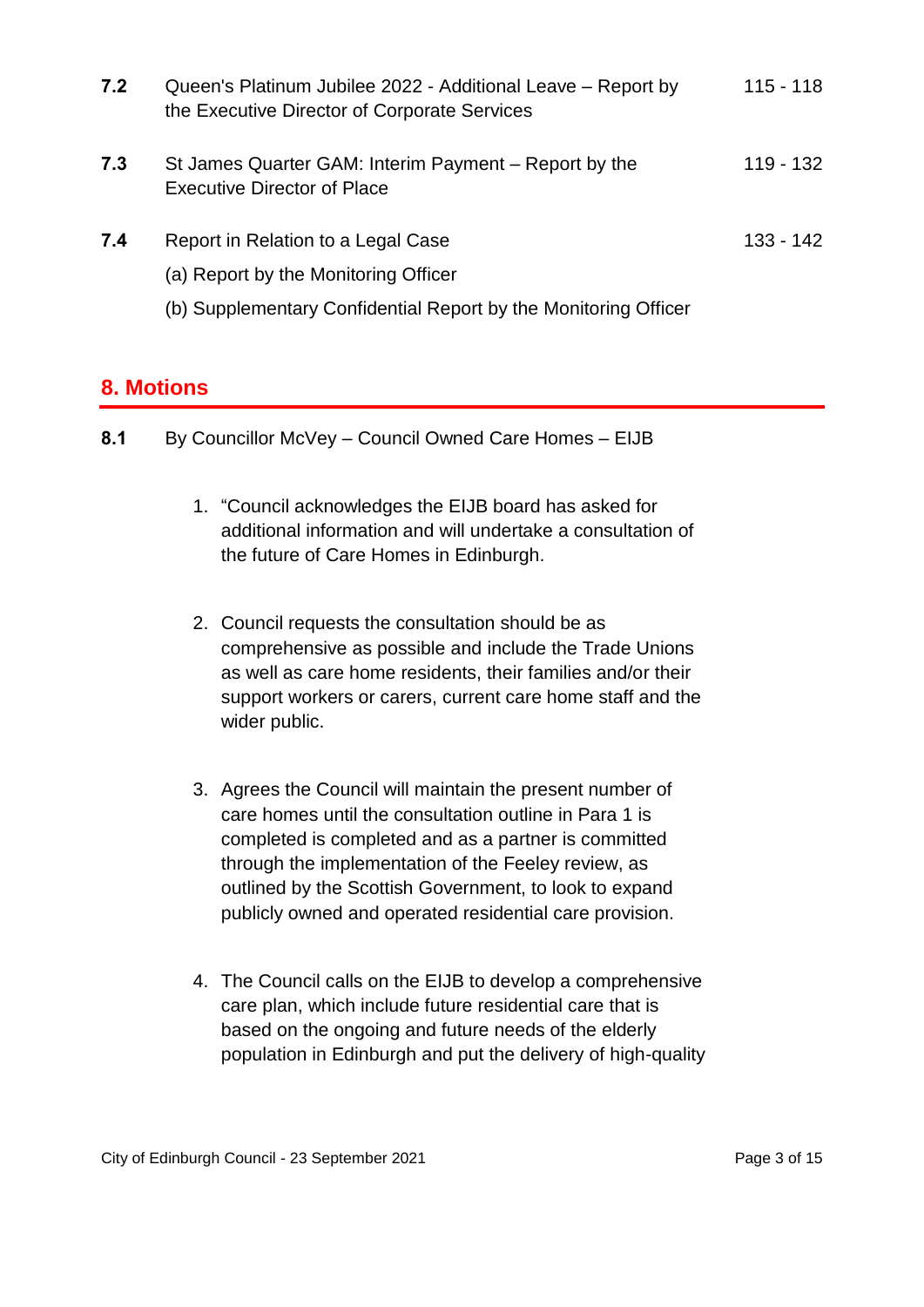care at the very top of all considerations.

- 5. The Council calls for the Chief Officer of EIJB and Health and Social Care Partnership and Council Officers to discuss and report findings of the Care Inspectorate in order to establish what actions need to occur to fully meet the findings and recommendations.
- 6. Requests an update report from the Chief Officer of the EIJB within two cycles to the Policy and Sustainability Committee updating Council on these plans."
- **8.2** By Councillor Macinnes Health and Inequalities in relation to Active Travel Provision in Edinburgh

"Council:

Welcomes the recent open letter to councillors from a group of 140 health professionals from a wide variety of disciplines including, but not limited to, children's health, emergency medicine, orthopaedics, those working in health academia, oncologists and cardiac specialists, as well as those in the front line of general practice: [active-travel-letter-060921-3.pdf](https://edinburghactivetravelforhealth.files.wordpress.com/2021/09/active-travel-letter-060921-3.pdf)  [\(wordpress.com\)](https://edinburghactivetravelforhealth.files.wordpress.com/2021/09/active-travel-letter-060921-3.pdf)

Further welcomes their call to retain and extend as much of the recent improvements to active travel infrastructure as possible.

Recognises the succinct description in the letter of why active travel and actions to combat air pollution are so important and the health inequalities and outcomes they can help to address and to meet climate obligations.

Notes that this well-researched and evidenced call reflects the Council's approach towards increased active travel options within and supports the Council's ongoing work with the Scottish Government to make the Traffic Regulation Order process more efficient as well as wider efforts to help deliver high-quality active travel infrastructure as quickly as possible.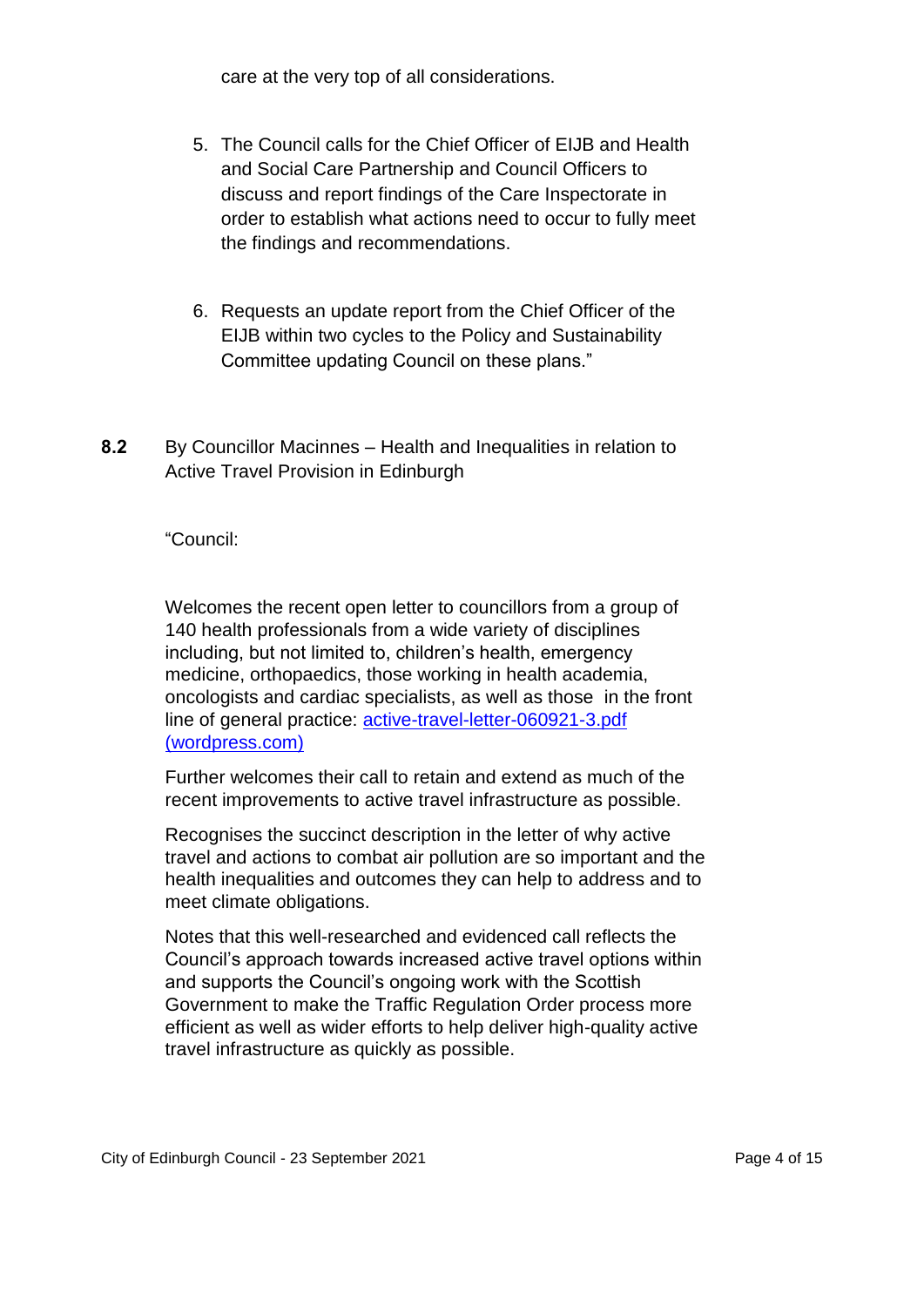Requests that officers bring forward a report to the Transport and Environment Committee by March 2022 which examines the issues raised in this letter, describes the likely effect of not making significant progress towards improved sustainable transport (ie public transport and active travel) within Edinburgh and its connections with neighbouring authorities) and outlines the transport-related actions the Council is taking towards achieving a more equitable, healthier future for all those living, working and visiting Edinburgh."

#### **8.3** By Councillor Macinnes – Climate Charter

"Notes the ongoing work of Scotland's Climate Assembly, bringing a representative group of people from across Scotland to propose ideas and solutions to tackle climate change, Convened by Ruth Harvey and Josh Littlejohn.

Notes that many organisations, including Living Streets Scotland, Changeworks and the Edinburgh Climate Change Institute have signed up to the Civic Charter to support Scotland's Climate Assembly and the recommendations for action.

Agrees that Edinburgh Council sign the [Civic Charter | Climate](https://www.climateassembly.scot/civiccharter)  [Assembly](https://www.climateassembly.scot/civiccharter) and express our support for Scotland's Climate Assembly and the recommendations for action it has submitted to the Scottish Government and Scottish Parliament as relevant to Edinburgh's delivery of net-zero by 2030.

Notes actions and obligations on Council's to meet the recommendations require additional resource as they are adopted by the Scottish Government and endorses the Council Leader in raising this at COSLA and directly with Scottish Ministers."

#### **8.4** By Councillor Miller – Edinburgh Doctors for Active Travel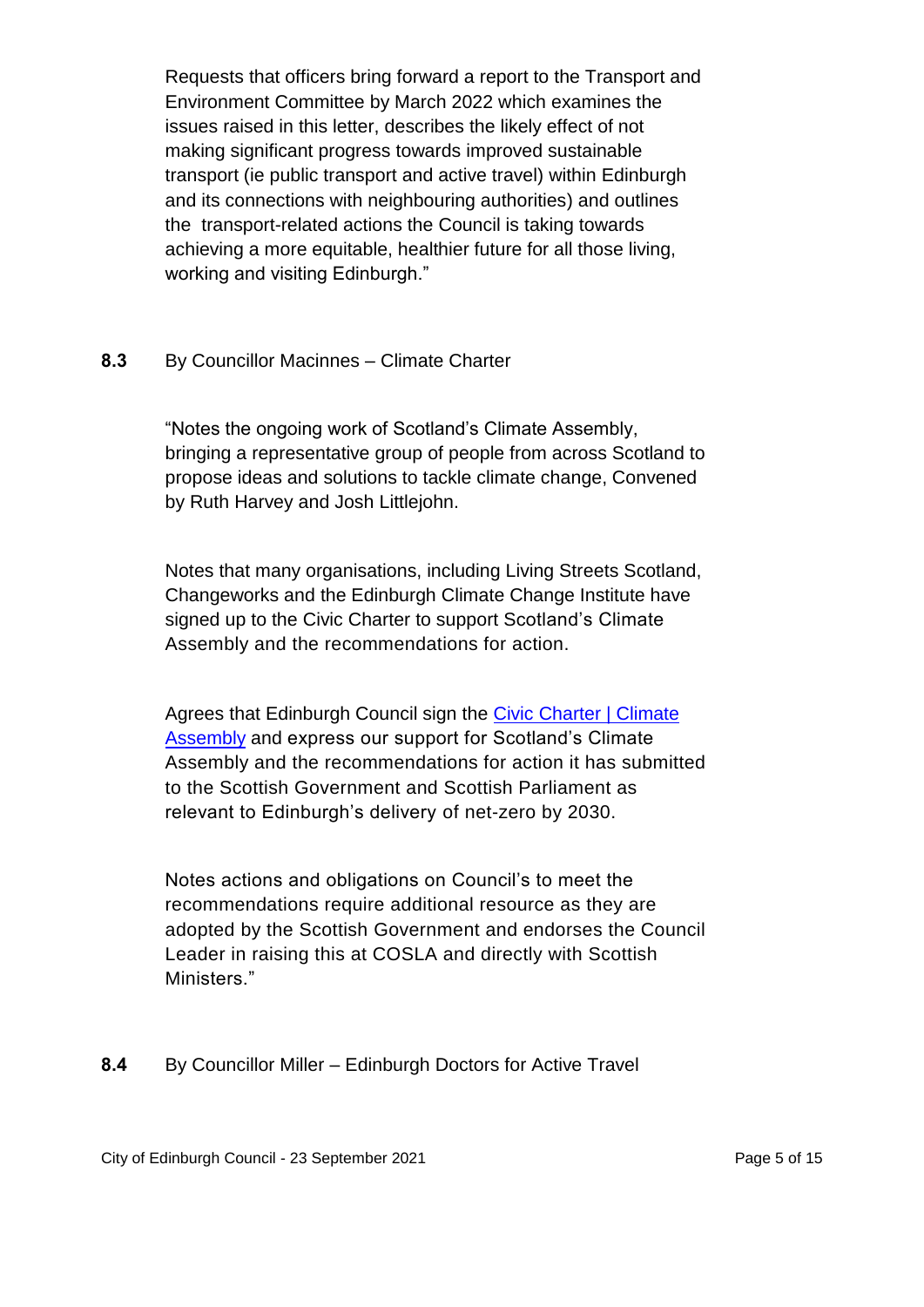"This Council;

- 1. Welcomes the open letter to the Council signed by over 140 Edinburgh doctors, surgeons, professors of medicine and other medical professionals in support of measures to support active travel in Edinburgh;
- 2. Notes that the letter sets out evidence with references and the following key points;

• 'As health professionals, we have a responsibility to protect and promote the health of the population. We have a responsibility to address inequalities and to advocate for the needs of the most deprived and disadvantaged members of the population we serve

• 'We are concerned about the impact of the climate crisis on health, globally and locally

• 'We are concerned about harms to health caused by air pollution in Edinburgh

• 'Regular physical activity is associated with improved health outcomes at all ages

• 'We support the retention, and further development and integration of infrastructures designed to support active travel and clean air for the whole population of Edinburgh, to mitigate inequalities in health, local mobility, and air quality

• 'This includes quiet routes in the vicinity of schools to allow safe active travel for families, an integrated network of segregated safe paths for cycling, city-wide subsidised cycle hire programmes, and low-emission zones

• 'We are concerned that suggested steps to reverse active travel measures introduced during the COVID-19 pandemic would be a retrograde and harmful step for the health of the population of Edinburgh'

3. Requests that the Council Leader and the Transport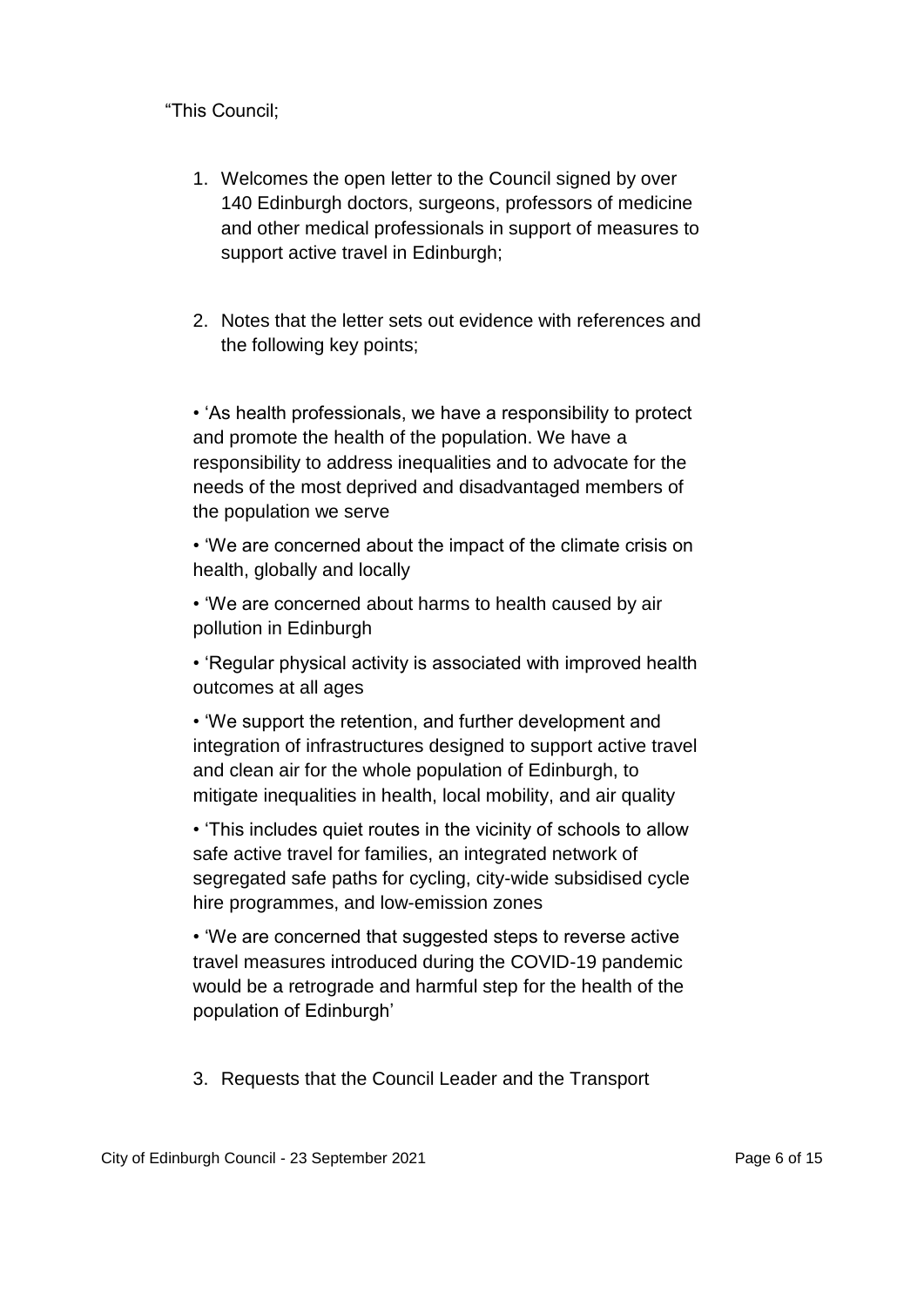Convenor responds to the letter on behalf of the Council and

- 4. Welcomes the considered professional opinion of the signatories and requests that council officers and Transport and Environment Committee takes account of these opinions when making any future relevant decisions about active travel measures."
- **8.5** By Councillor Burgess Better School Milk

"This Council;

- 1. Notes the recent introduction of organic school milk along with a reduction in single-use plastic containers in East Ayrshire schools;
- 2. Recognises that organic milk can be healthier for children and that reducing single-use plastic and packaging can create less waste and is better for the environment;
- 3. Notes that pupils from Edinburgh schools, including James Gillespie's Primary School, have requested organic milk and reduced plastic packaging as long ago as 2019;
- 4. Therefore requests a report into the introduction of organic school milk with reduced use of single-use plastic in Edinburgh Council-run schools to the Policy & Sustainability committee within two cycles;
- 5. Further notes that the Council's Single-Use Plastic Working Group has not met recently and requests that the group convenor schedules a meeting at the earliest opportunity in order to recommence this work."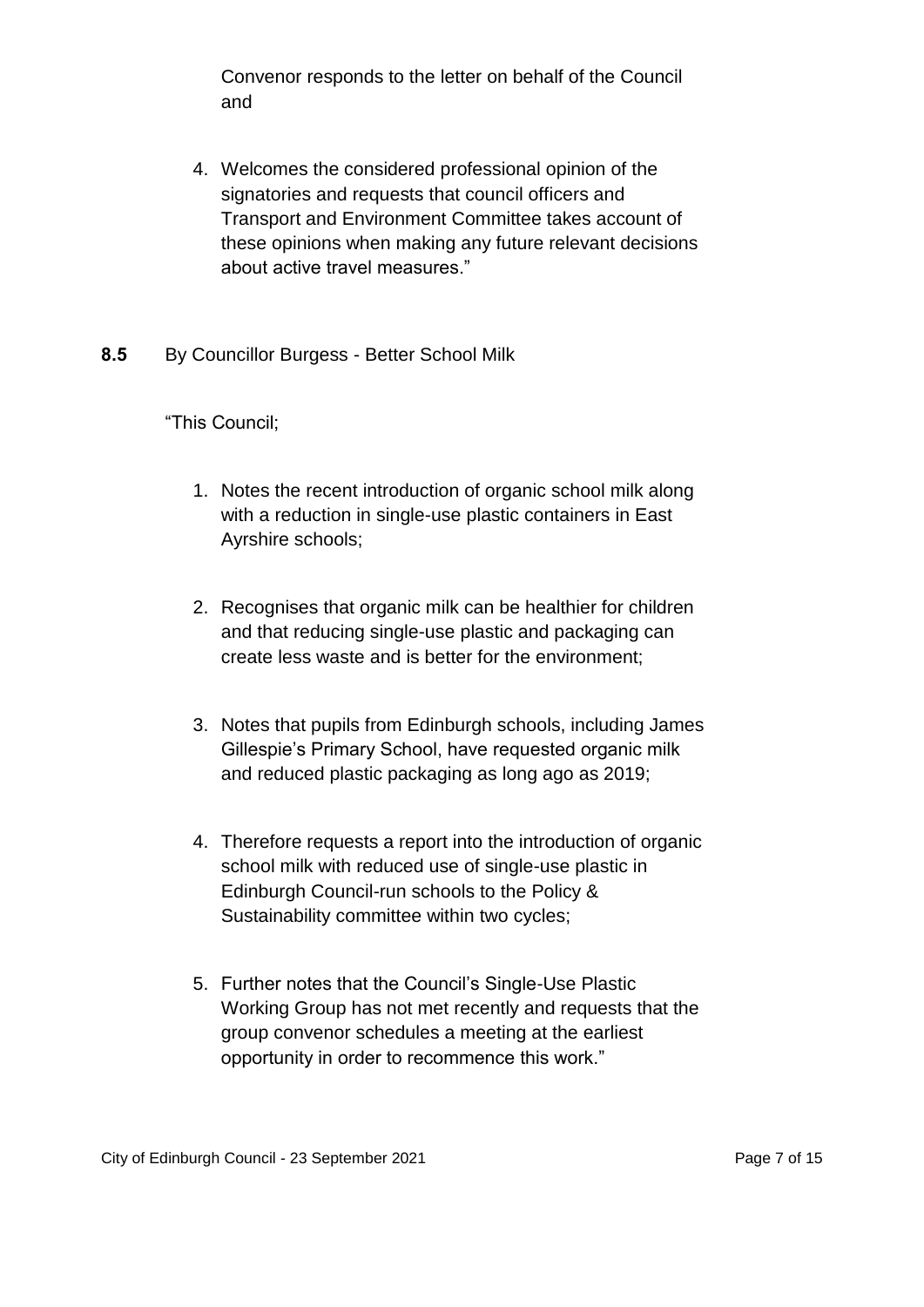#### **8.6** By Councillor Miller – Equal Pavements Pledge

#### "This Council;

- 1. Welcomes the 'Equal Pavements Pledge' aimed at improving the accessibility of footways by Transport for All the disability group focusing on transport;
- 2. Notes that the seven-point pledge is to;

#### **1. Listen, and act:**

Engage with and listen to the perspectives of disabled people, across the impairment groups, who have been significantly erased from the conversation. By doing this, we can move forward with accessible, inclusive, panimpairment solutions which benefit everyone, and the environment.

#### **2. Keep it clear:**

Maintain a minimum of 1.5m clearance on all pavements, by enforcing the terms of your licenses with businesses. Issue written warnings and follow up with on-site visits to premises to enforce the terms. Use roaming 'inspectors' to ensure pavements aren't blocked.

#### **3. Cut the clutter:**

Operate a zero-tolerance approach to street clutter. Issue warnings to businesses that obstruct pavements with A-boards, and follow up with fines. Consider temporarily removing permanent fixtures, for example bollards and lamp posts, while outdoor furniture is on pavements to maintain a clear path. Electric Vehicle charging points should only be situated on a pavement as a last resort if there are no other options, and must be placed in a way that will not cause obstruction or trip hazard from trailing cables.

#### **4. Mind the trash:**

Schedule waste removal at times that will be the least disruptive, reducing the issue of bags of rubbish being left on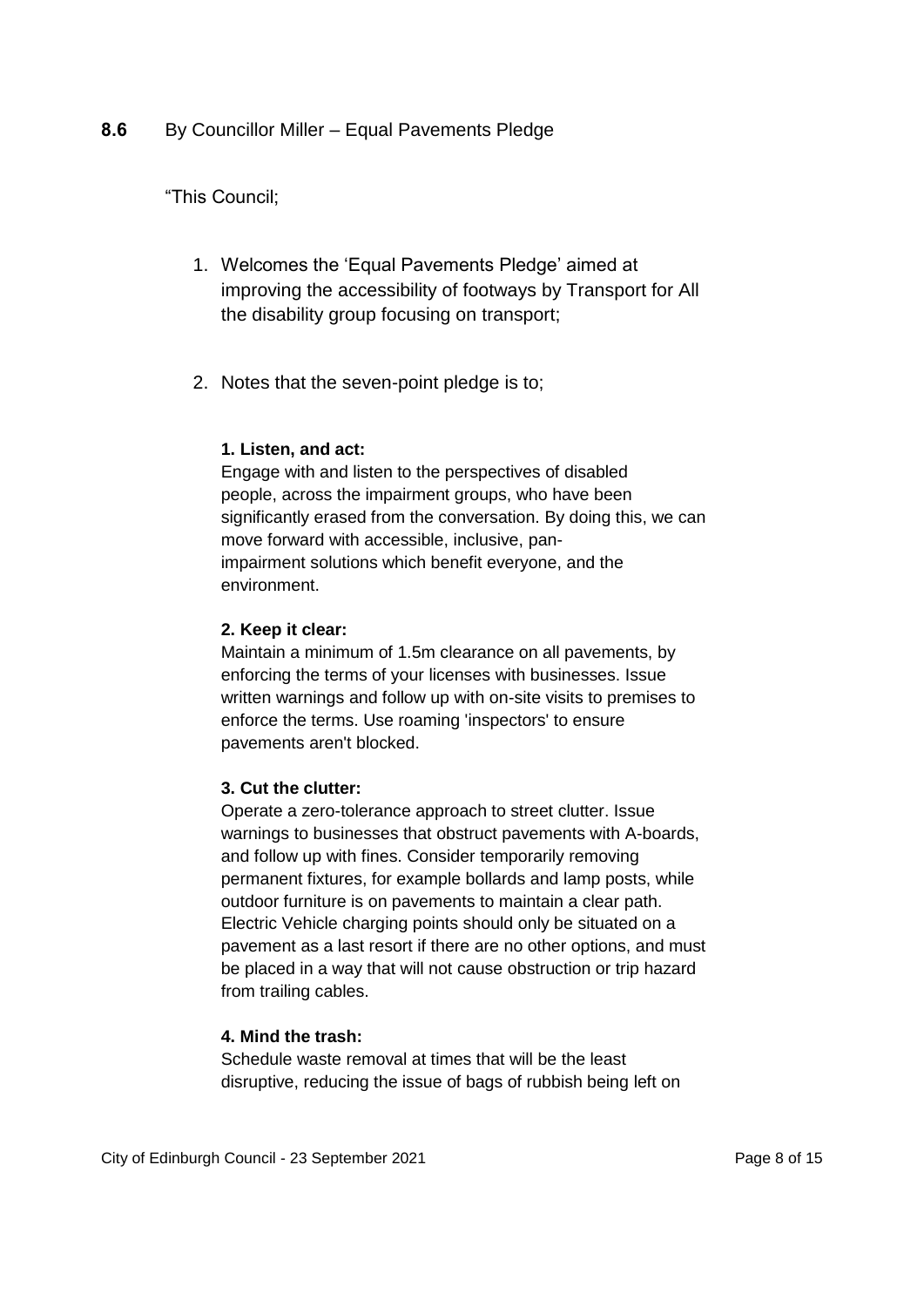pavements during periods of high footfall.

#### **5. Drop the kerbs:**

Undertake a professional accessibility audit of your streetspace and install immediate short-term measures (e.g: asphalt ramps) at problem areas to ensure step-free access. This is a short term and immediate solution while more long-term solutions, including proper dropped kerbs and correct tactile paving where appropriate, are devised and installed.

#### **6. Protect Blue Badge Bays**

Do not remove parking spaces for Blue Badge holders except where supported by robust data and in consultation with disabled residents. In rare occasions where this is unavoidable, the bays must be relocated close to the original location and any plans should be consulted on with disabled residents to avoid impeding access.

#### **7. Work with disabled experts**

We want to see local authorities and transport providers commit to a co-production model built on the views and expertise of a wide range of disabled voices. Work with representatives from a pan-impairment organisation who can train your team and work with you to embed the Social Model of Disability to ensure all future streetspace schemes are delivered with accessibility at their core.

- 3. Notes that the pledge is supported by RNIB, Living Streets and Sustrans and has already been taken by the London Assembly and the City of Westminster;
- 4. Recognises that as lockdown restrictions gradually begin to lift there is an opportunity to improve accessibility for disabled people;

Therefore agrees that City of Edinburgh council takes this pledge and that the Transport Convenor writes to Transport for All to convey support for the pledge."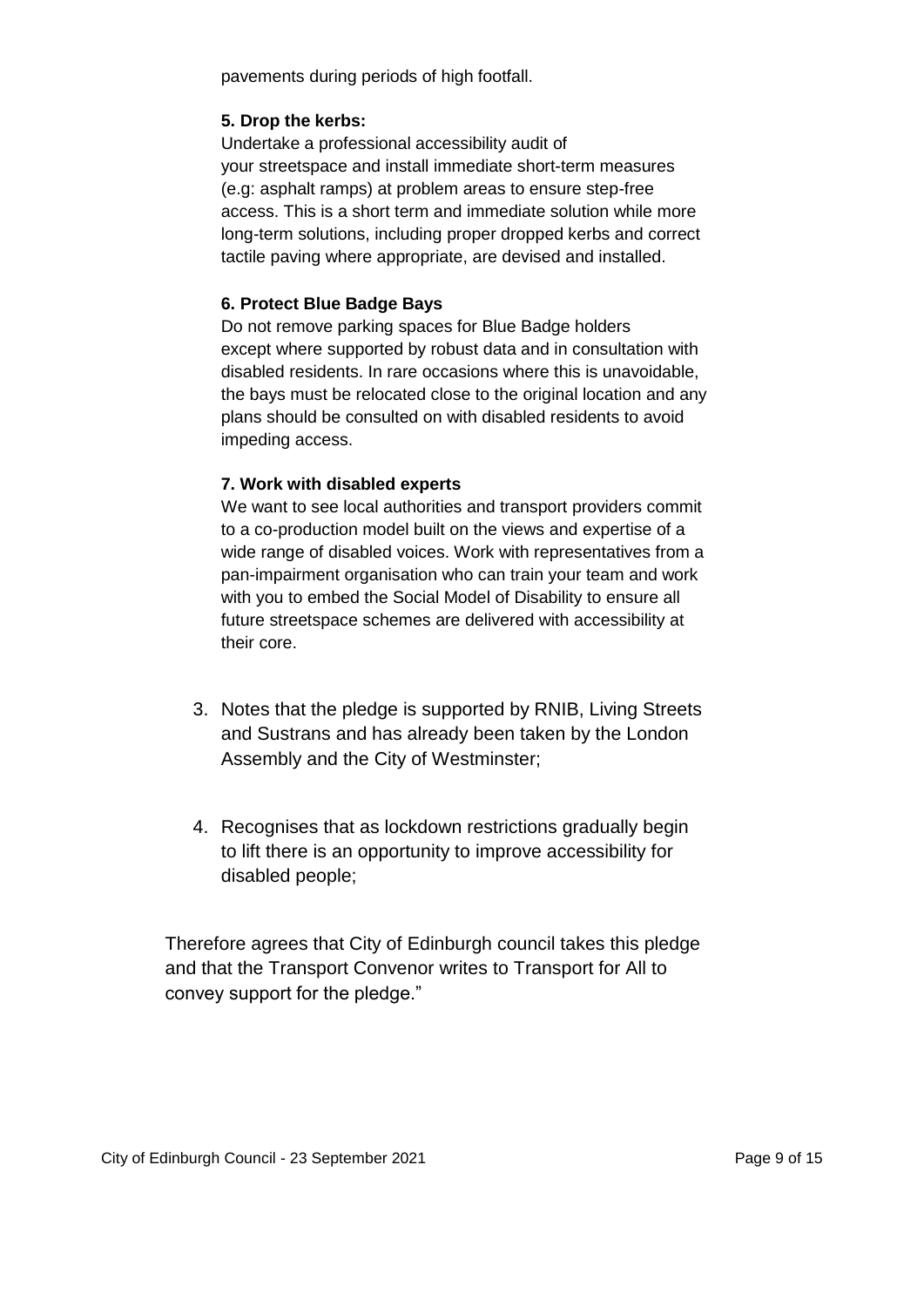**8.7** By Councillor Doggart - Edinburgh Integration Joint Board Bed Based Review

"Council:

- 1. Notes the Edinburgh Integration Joint Board (EIJB) has still not received a clear and detailed proposal regarding the potential closure of City of Edinburgh Council care homes;
- 2. Regrets the uncertainty caused by this delay to residents, their families and to council employees in the three months since the proposal was first put to the EIJB;
- 3. Regrets public statements by councillors setting out their conclusions without fully understanding what will be contained in the final Bed Based Review;
- 4. Instructs the Chief Officer to report to the Policy and Sustainability Committee within one cycle explaining the current situation and including an explanation for any departure from existing Council policies in relation to consultation with employees, residents' families and the wider population of the city."

## **9. Congratulatory Motions**

**9.1** By Councillor Corbett – Hearts Fan Ownership

#### "Council

Congratulates the Foundation of Hearts on becoming the majority shareholder of Heart of Midlothian PLC as of 30 August 2021, making Hearts the largest fan-owned club in the UK; recognises that Edinburgh's major football clubs enjoy a vigorous rivalry but have a common interest in maintaining a long and proud history at the centre of the communities in which they were first formed; notes the previous "Fans First" campaign by Lothian MSP Alison Johnstone to provide football fans with greater say in the running and ownership of their clubs; and welcomes the Foundation of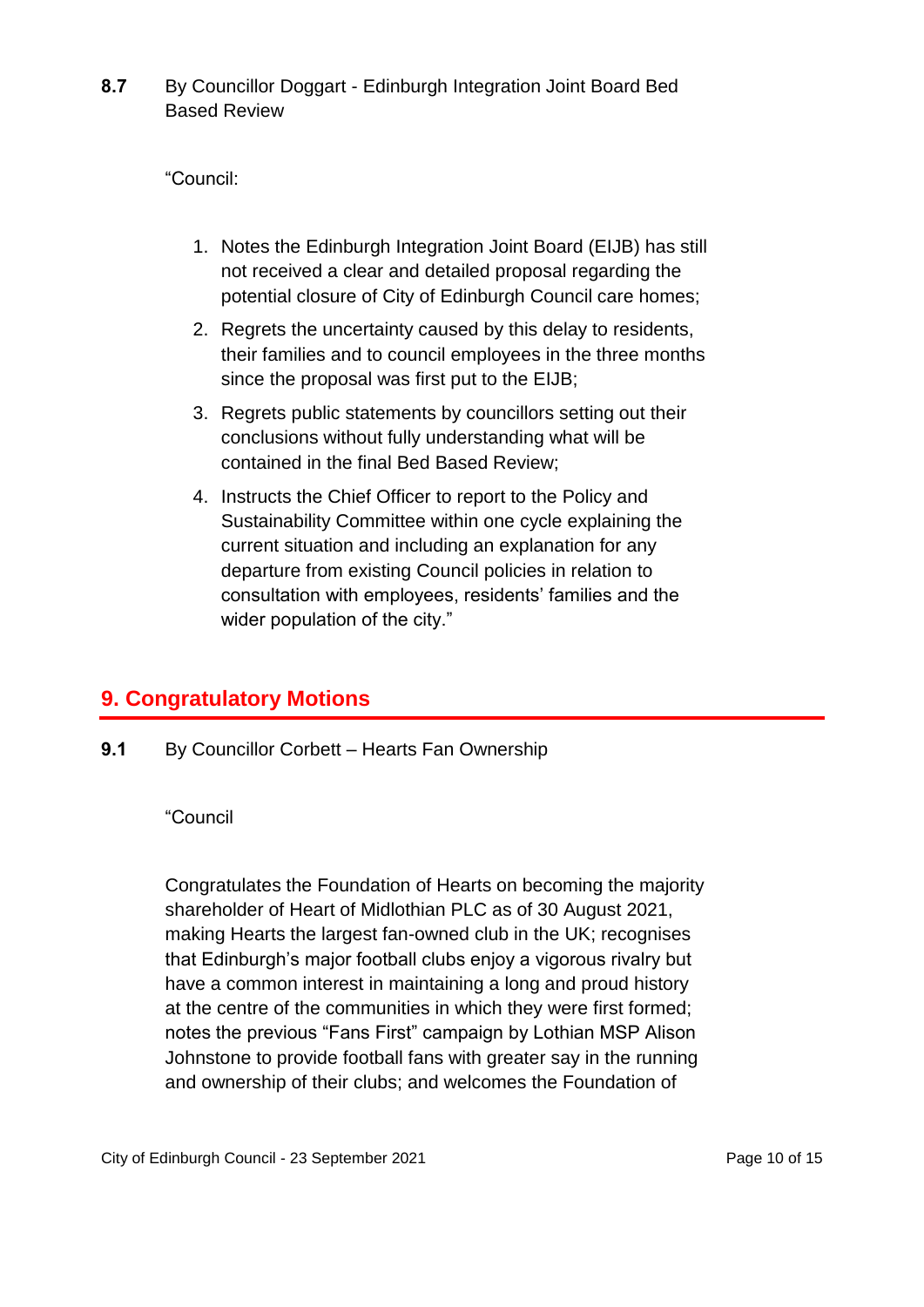Hearts' success as an important step in giving supporters that primary voice."

## **10. Questions**

| 10.1 | By Councillor Neil Ross - EV Charging Points - for answer by the<br>Convener of the Transport and Environment Committee                  | 143 - 144   |
|------|------------------------------------------------------------------------------------------------------------------------------------------|-------------|
| 10.2 | By Councillor Neil Ross - Communal Bins and Fly Tipping - for<br>answer by the Convener of the Transport and Environment<br>Committee    | 145 - 146   |
| 10.3 | By Councillor Neil Ross - Group Support Staff - for answer by<br>the Convener of the Finance and Resources Committee                     | 147 - 148   |
| 10.4 | By Councillor Lang – Park and Ride Expansion – for answer by<br>the Convener of the Transport and Environment Committee                  | 149 - 150   |
| 10.5 | By Councillor Lang - Speed Limit Reductions on 40mph Roads -<br>for answer by the Convener of the Transport and Environment<br>Committee | $151 - 152$ |
| 10.6 | By Councillor Lang – Rural Roads Speed Limits – for answer by<br>the Convener of the Transport and Environment Committee                 | 153 - 154   |
| 10.7 | By Councillor Lang – Pedestrian Crossings – for answer by the<br>Convener of the Transport and Environment Committee                     | $155 - 156$ |
| 10.8 | By Councillor Osler – Loudspeakers and Street Musicians – for                                                                            | 157 - 158   |

City of Edinburgh Council - 23 September 2021 **Page 11 of 15** Page 11 of 15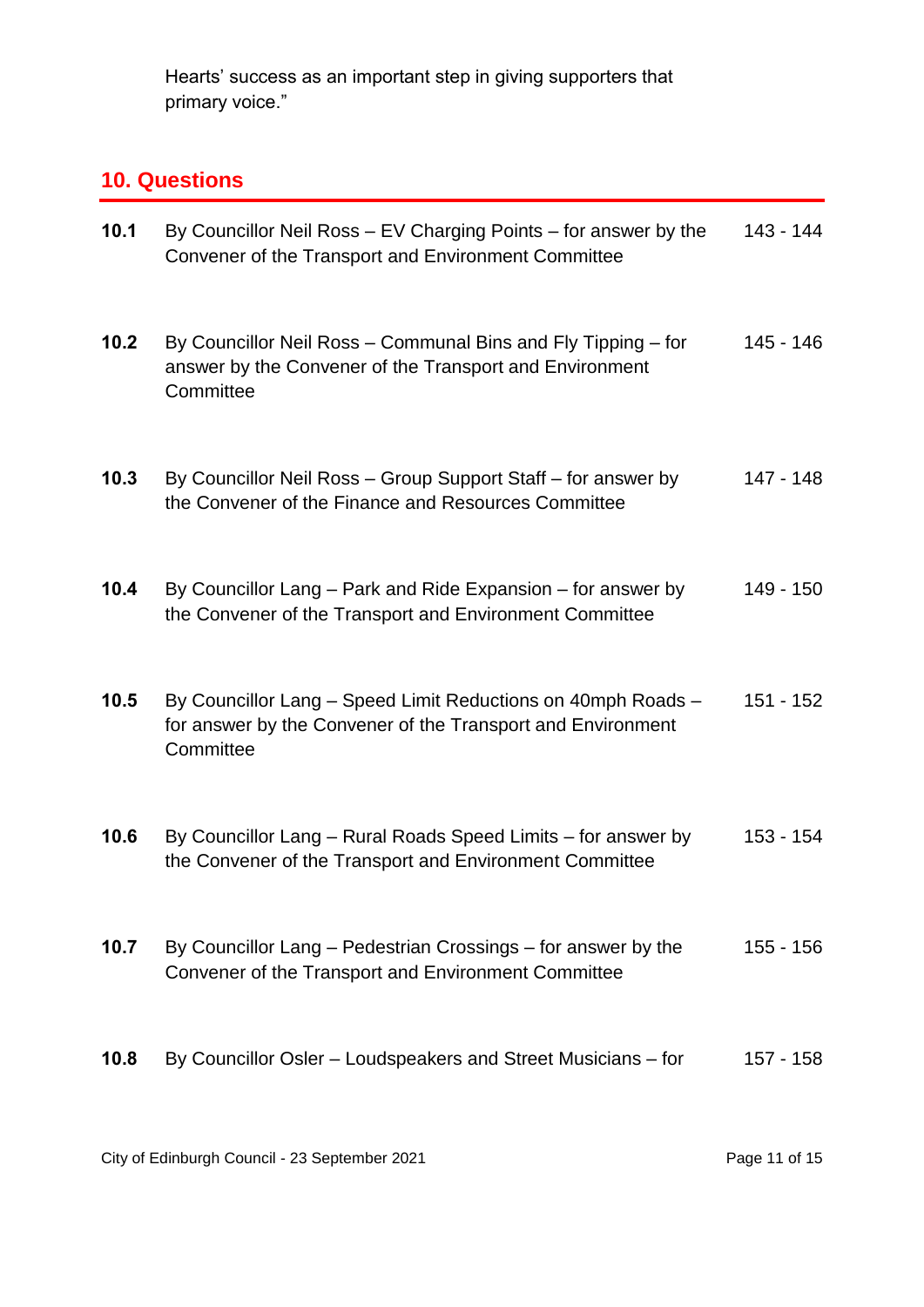answer by the Convener of the Regulatory Committee

| 10.9  | By Councillor Osler - Extension of Temporary Toilet Facilities -<br>for answer by the Convener of the Transport and Environment<br>Committee                                                     | 159 - 160   |
|-------|--------------------------------------------------------------------------------------------------------------------------------------------------------------------------------------------------|-------------|
| 10.10 | By Councillor Rust - Spaces for People Market Research - for<br>answer by the Convener of the Transport and Environment<br>Committee                                                             | 161 - 162   |
| 10.11 | By Councillor Mowat - High School - Spaces for Pupils - for<br>answer by the Convener of the Education, Children and Families<br>Committee                                                       | 163 - 164   |
| 10.12 | By Councillor Douglas - Queen's Drive Closure Times - for<br>answer by the Convener of the Transport and Environment<br>Committee                                                                | $165 - 166$ |
| 10.13 | By Councillor Webber - On-Street Residential Chargepoint<br>Scheme – for answer by the Convener of the Transport and<br><b>Environment Committee</b>                                             | $167 - 168$ |
| 10.14 | By Councillor Johnston - SFP Removal Budget Follow Up and<br>ETROS - Future proof for any change in Administration – for<br>answer by the Convener of the Transport and Environment<br>Committee | 169 - 170   |
| 10.15 | By Councillor Johnston - Lanark Road Survey - Spaces for<br>People – for answer by the Convener of the Transport and<br><b>Environment Committee</b>                                             | 171 - 172   |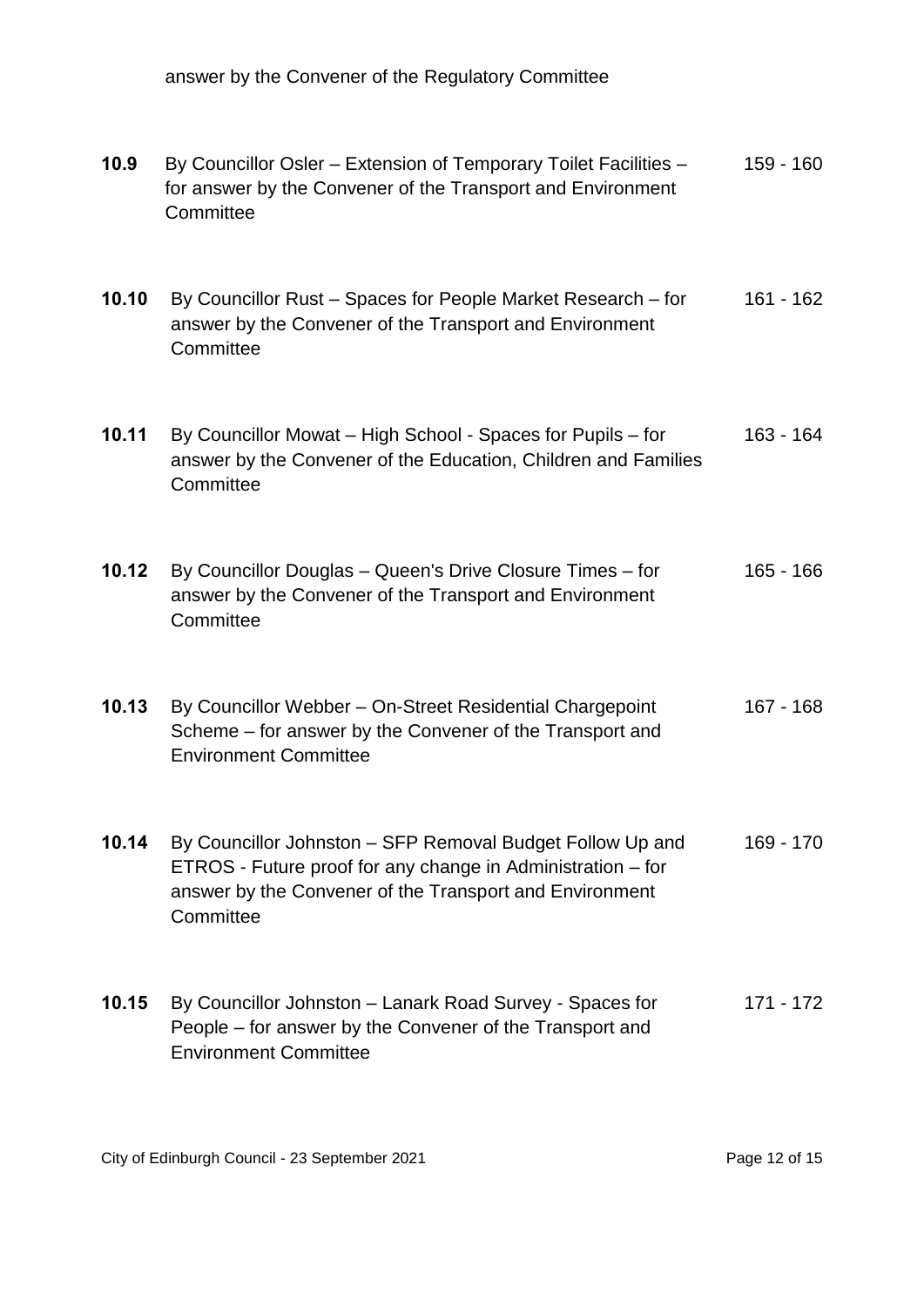- **10.16** By Councillor Webber SfP/Travelling Safely Personal Injury and Accident Claims – for answer by the Convener of the Transport and Environment Committee 173 - 174
- **10.17** By Councillor Doggart Potential Closure of City of Edinburgh Care Homes as Proposed by EIJB – for answer by the Convener of the Finance and Resources Committee 175 - 176
- **10.18** By Councillor Whyte Tram Project Leith Walk for answer by the Convener of the Transport and Environment Committee 177 - 178

## **Nick Smith**

Service Director, Legal and Assurance

## **Information about the City of Edinburgh Council**

The City of Edinburgh Council consists of 63 Councillors and is elected under proportional representation. The City of Edinburgh Council usually meets once a month and the Lord Provost is the Convener when it meets.

This meeting of the City of Edinburgh Council is being held virtually by Microsoft Teams.

## **Further information**

If you have any questions about the agenda or meeting arrangements, please contact Gavin King, Committee Services, City of Edinburgh Council, Business Centre 2.1, Waverley Court, 4 East Market Street, Edinburgh EH8 8BG, Tel 0131 529 4239, email [gavin.king@edinburgh.gov.uk.](mailto:gavin.king@edinburgh.gov.uk)

The agenda, minutes and public reports for this meeting and all the main Council committees can be viewed online by going to the Council's online [Committee Library.](https://democracy.edinburgh.gov.uk/ieDocHome.aspx?bcr=1)

Live and archived webcasts for this meeting and all main Council committees can be viewed online by going to the Council's [Webcast Portal.](https://edinburgh.public-i.tv/core/portal/home)